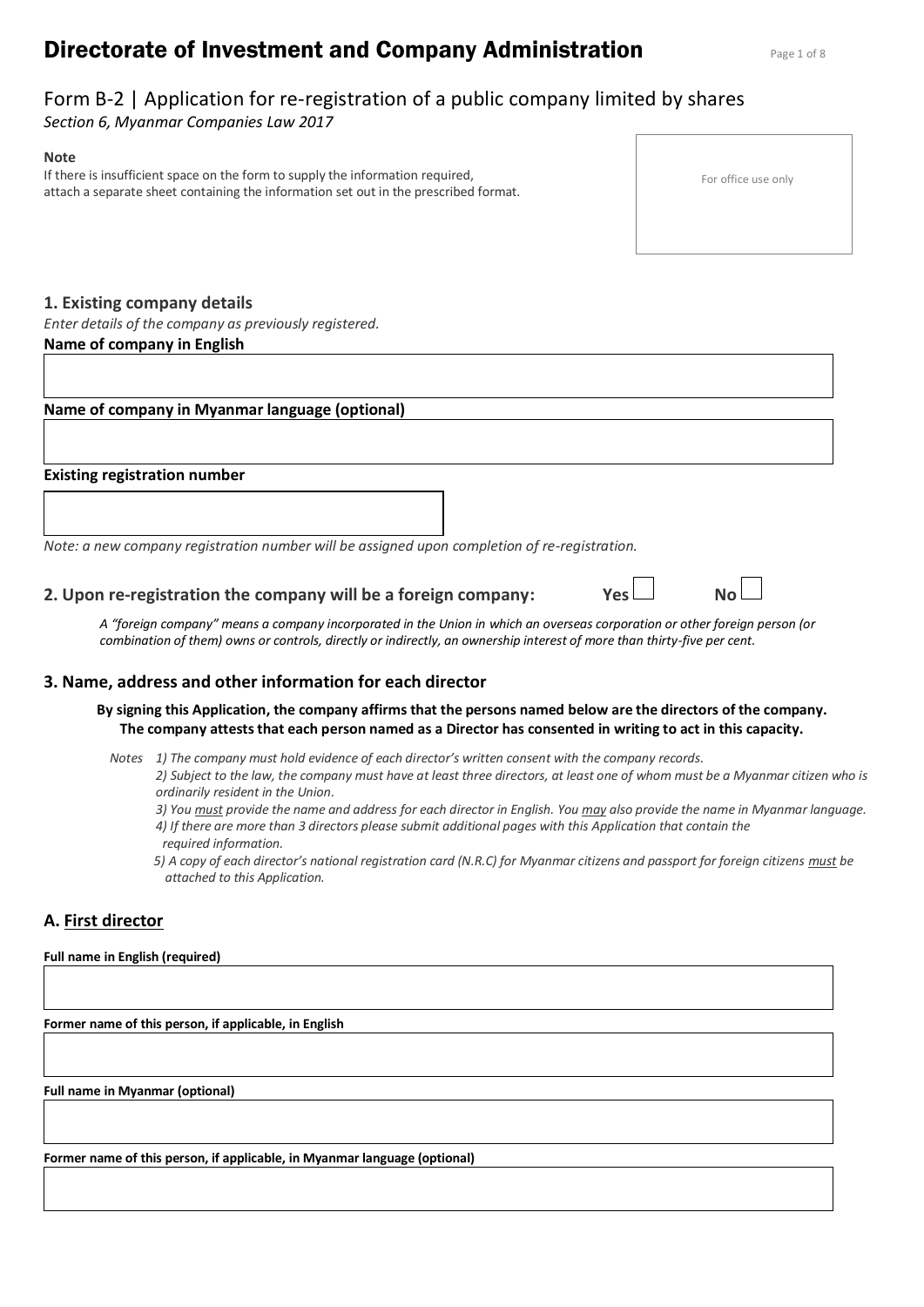| <b>Nationality</b>                                                                                                                                                    | N.R.C. (for Myanmar citizens) / Passport (for foreign citizens only)             |                     |
|-----------------------------------------------------------------------------------------------------------------------------------------------------------------------|----------------------------------------------------------------------------------|---------------------|
| Other nationalities, if applicable                                                                                                                                    |                                                                                  |                     |
| <b>Business occupation, if any</b>                                                                                                                                    |                                                                                  |                     |
| Gender<br>Date of birth<br>$\mathsf{\mathsf{I}}$ Female<br>Male<br>Usual residential address for this director in English (required)<br>Street number and street name |                                                                                  |                     |
| Unit, level, etc. (if applicable)<br>Quarter/City/Township                                                                                                            |                                                                                  |                     |
| State/Region                                                                                                                                                          | Country                                                                          | Postcode (optional) |
|                                                                                                                                                                       | Email address (optional, but an email is required to receive notifications)      |                     |
|                                                                                                                                                                       | Phone Number (optional, but a phone number is required to receive notifications) |                     |
| <b>B.</b> Second director<br>Full name in English (required)                                                                                                          |                                                                                  |                     |
| Former name of this person, if applicable, in English                                                                                                                 |                                                                                  |                     |

**Full name in Myanmar (optional)**

**Former name of this person, if applicable, in Myanmar language (optional)**

| <b>Nationality</b> | N.R.C. (for Myanmar citizens) / Passport (for foreign citizens only) |
|--------------------|----------------------------------------------------------------------|
|                    |                                                                      |
|                    |                                                                      |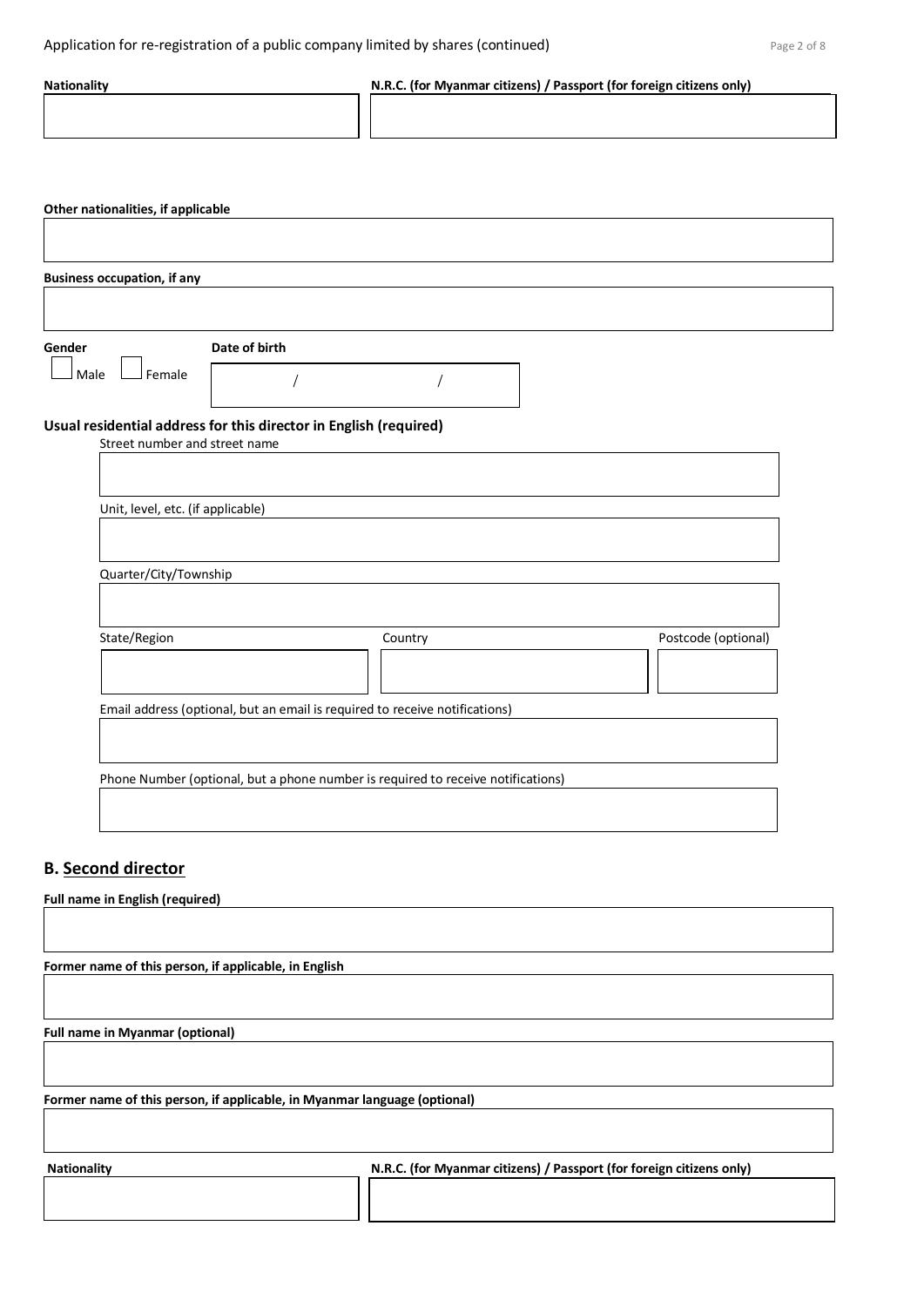## Application for re-registration of a public company limited by shares (continued) Page 3 of 8

| Other nationalities, if applicable |                                                                                  |                     |
|------------------------------------|----------------------------------------------------------------------------------|---------------------|
|                                    |                                                                                  |                     |
| <b>Business occupation, if any</b> |                                                                                  |                     |
|                                    |                                                                                  |                     |
|                                    |                                                                                  |                     |
| Gender                             | Date of birth                                                                    |                     |
| Female<br>Male                     |                                                                                  |                     |
| Street number and street name      | Usual residential address for this director in English (required)                |                     |
|                                    |                                                                                  |                     |
|                                    |                                                                                  |                     |
| Unit, level, etc. (if applicable)  |                                                                                  |                     |
|                                    |                                                                                  |                     |
|                                    |                                                                                  |                     |
| Quarter/City/Township              |                                                                                  |                     |
|                                    |                                                                                  |                     |
| State/Region                       | Country                                                                          | Postcode (optional) |
|                                    |                                                                                  |                     |
|                                    |                                                                                  |                     |
|                                    | Email address (optional, but an email is required to receive notifications)      |                     |
|                                    |                                                                                  |                     |
|                                    |                                                                                  |                     |
|                                    | Phone Number (optional, but a phone number is required to receive notifications) |                     |
|                                    |                                                                                  |                     |
|                                    |                                                                                  |                     |
|                                    |                                                                                  |                     |

## **C. Third director**

| Full name in English (required)                       |                                                                           |
|-------------------------------------------------------|---------------------------------------------------------------------------|
|                                                       |                                                                           |
|                                                       |                                                                           |
| Former name of this person, if applicable, in English |                                                                           |
|                                                       |                                                                           |
|                                                       |                                                                           |
| <b>Full name in Myanmar (optional)</b>                |                                                                           |
|                                                       |                                                                           |
|                                                       |                                                                           |
|                                                       | Former name of this person, if applicable, in Myanmar language (optional) |
|                                                       |                                                                           |
|                                                       |                                                                           |
| <b>Nationality</b>                                    | N.R.C. (for Myanmar citizens) / Passport (for foreign citizens only)      |
|                                                       |                                                                           |
|                                                       |                                                                           |
| Other nationalities, if applicable                    |                                                                           |
|                                                       |                                                                           |
|                                                       |                                                                           |
|                                                       |                                                                           |
| <b>Business occupation, if any</b>                    |                                                                           |
|                                                       |                                                                           |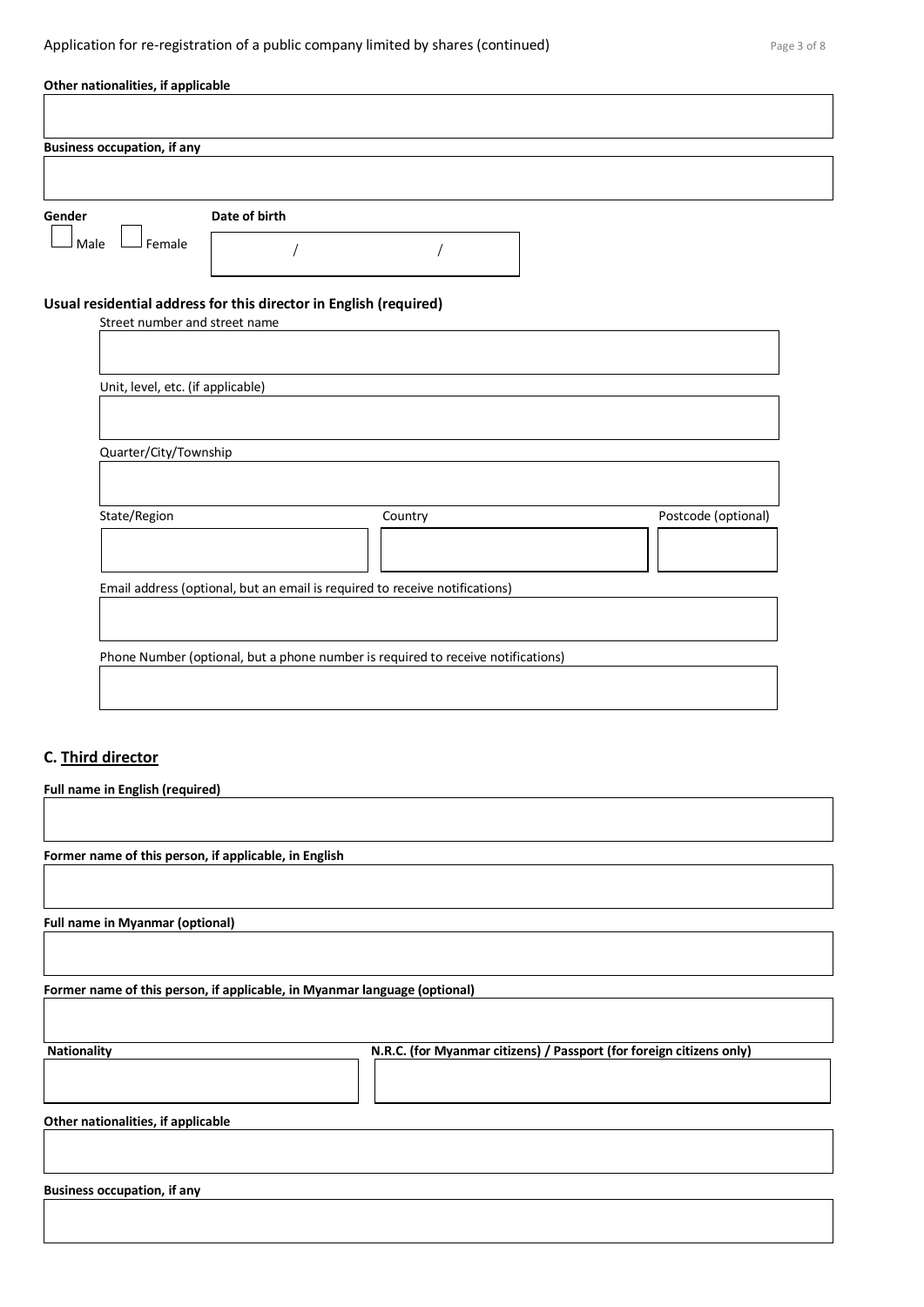| Gender                                                            | Date of birth                 |                                                                                  |                     |
|-------------------------------------------------------------------|-------------------------------|----------------------------------------------------------------------------------|---------------------|
| Female<br>Male                                                    |                               |                                                                                  |                     |
| Usual residential address for this director in English (required) | Street number and street name |                                                                                  |                     |
|                                                                   |                               |                                                                                  |                     |
| Unit, level, etc. (if applicable)                                 |                               |                                                                                  |                     |
|                                                                   |                               |                                                                                  |                     |
| Quarter/City/Township                                             |                               |                                                                                  |                     |
|                                                                   |                               |                                                                                  |                     |
| State/Region                                                      |                               | Country                                                                          | Postcode (optional) |
|                                                                   |                               |                                                                                  |                     |
|                                                                   |                               | Email address (optional, but an email is required to receive notifications)      |                     |
|                                                                   |                               |                                                                                  |                     |
|                                                                   |                               | Phone Number (optional, but a phone number is required to receive notifications) |                     |

#### **4. Name, address and other information for secretary, if applicable**

A company may have a secretary, but this is not required.

#### *By signing this Application, the company affirms that the person named below is the secretary of the company. The company attests that the person named as secretary has consented in writing to act in this capacity.*

*Note: 1) The company must hold evidence of the secretary's written consent with the company records. 2) A copy of the secretary's national registration card (N.R.C) for Myanmar citizens and passport for foreign citizens must be attached to this Application.* 

**Full name in English (required)**

**Former name of this person, if applicable, in English**

**Full name in Myanmar (optional)**

**Former name of this person, if applicable, in Myanmar language (optional)**

| <b>Nationality</b> | N.R.C. (for Myanmar citizens) / Passport (for foreign citizens only) |
|--------------------|----------------------------------------------------------------------|
|                    |                                                                      |
|                    |                                                                      |

**Other nationalities, if applicable**

**Business occupation, if any**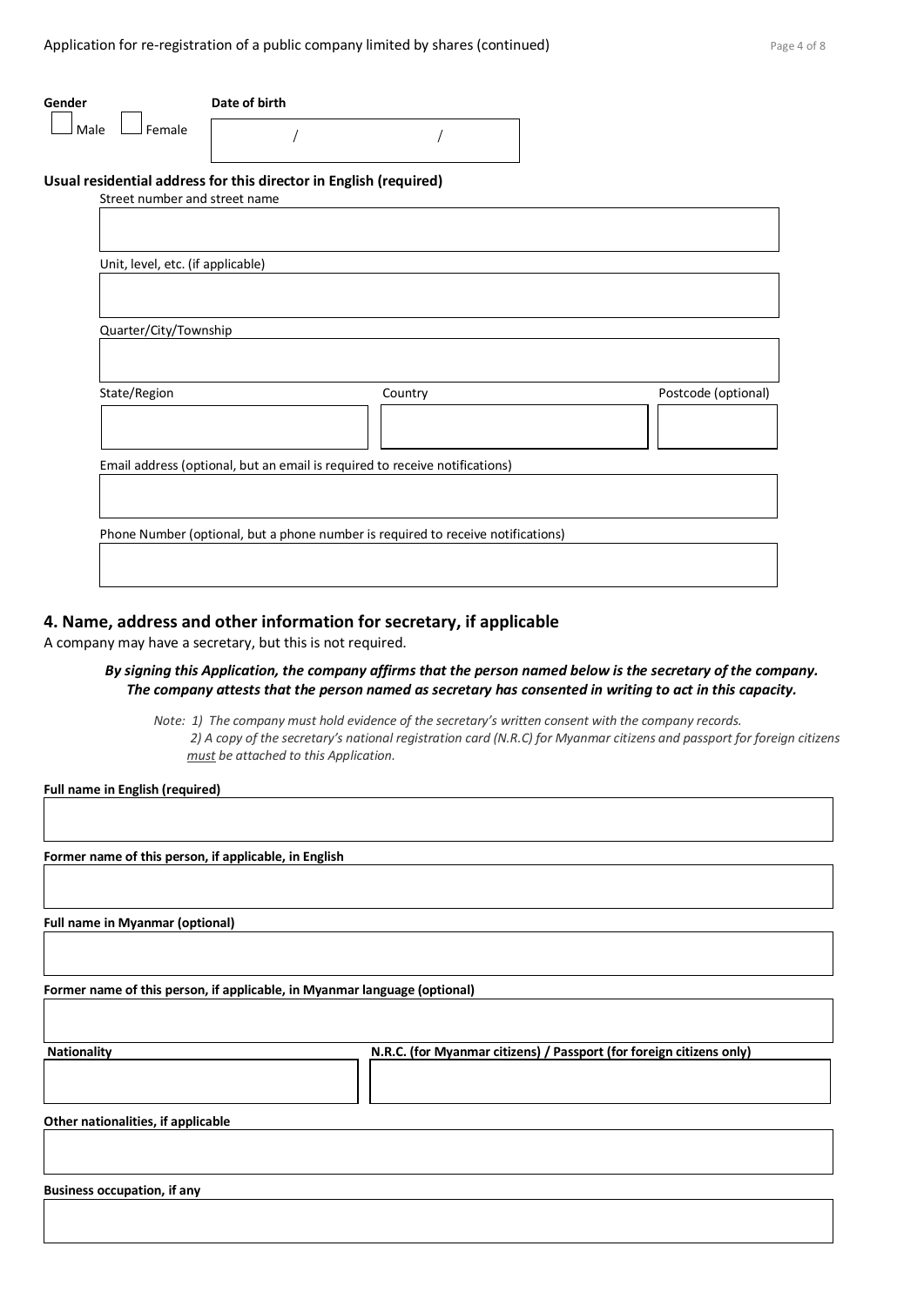| Gender             | Date of birth |  |
|--------------------|---------------|--|
| J Female<br>J Male |               |  |

## **Usual residential address in English (required)**

| Street number and street name     |         |                     |
|-----------------------------------|---------|---------------------|
|                                   |         |                     |
|                                   |         |                     |
| Unit, level, etc. (if applicable) |         |                     |
|                                   |         |                     |
|                                   |         |                     |
| Quarter/City/Township             |         |                     |
|                                   |         |                     |
|                                   |         |                     |
| State/Region                      | Country | Postcode (optional) |
|                                   |         |                     |
|                                   |         |                     |
| Email address                     |         |                     |
|                                   |         |                     |
|                                   |         |                     |
| Phone Number                      |         |                     |
|                                   |         |                     |
|                                   |         |                     |

## **5. Registered office address in English**

Street number and street name

| Unit, level, etc. (if applicable) |         |                     |
|-----------------------------------|---------|---------------------|
|                                   |         |                     |
| Quarter/City/Township             |         |                     |
| State/Region                      | Country | Postcode (optional) |
|                                   |         |                     |

## **6. Address of principal place of business in the Union in English (if different to registered office)**

| Street number and street name     |         |                     |
|-----------------------------------|---------|---------------------|
|                                   |         |                     |
|                                   |         |                     |
|                                   |         |                     |
| Unit, level, etc. (if applicable) |         |                     |
|                                   |         |                     |
|                                   |         |                     |
| Quarter/City/Township             |         |                     |
|                                   |         |                     |
|                                   |         |                     |
|                                   |         |                     |
| State/Region                      | Country | Postcode (optional) |
|                                   |         |                     |
|                                   |         |                     |
|                                   |         |                     |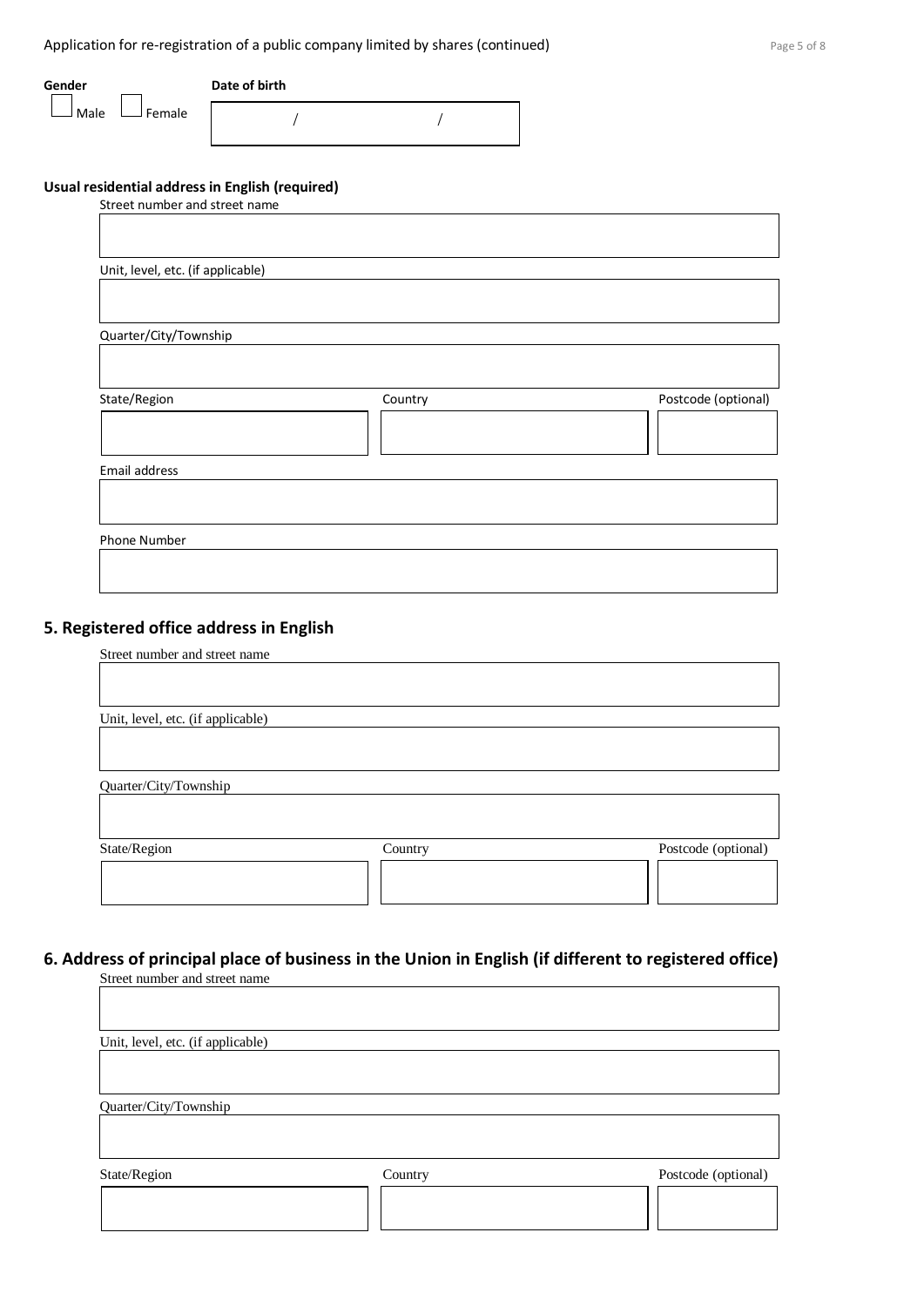Application for re-registration of a public company limited by shares (continued) Page 6 of 8

#### **7. Share capital**

| A. Total number of shares of all classes issued by the company:                      |       |  |
|--------------------------------------------------------------------------------------|-------|--|
| B. The currency in which the company's share capital is denominated:<br>(MMK or USD) |       |  |
| C. Does the company have an ultimate holding company?                                | Yes I |  |

*This question only applies if the company has a member which is a corporate entity. "Ultimate holding company", in relation to a body corporate, means a body corporate that is a holding company of the first-mentioned body corporate and is itself not a subsidiary of any body corporate.*

#### **Name of ultimate holding company**

| Registration number (if applicable) | Jurisdiction of incorporation |  |
|-------------------------------------|-------------------------------|--|
|                                     |                               |  |

#### **D. Share capital structure**

| Share class code | Full title of class if not listed in the share<br>class code table below | Total number<br>of shares | Total amount paid on<br>these shares (if<br>applicable) | Total amount unpaid<br>on these shares (if<br>applicable) |
|------------------|--------------------------------------------------------------------------|---------------------------|---------------------------------------------------------|-----------------------------------------------------------|
|                  |                                                                          |                           |                                                         |                                                           |
|                  |                                                                          |                           |                                                         |                                                           |
|                  |                                                                          |                           |                                                         |                                                           |

*The following are standard share codes that may be used to complete the table above. If the company will have a class of shares that does not appear in this table below please enter the full title of the class in the space provided above.*

| Share class code | <b>Full title of share class</b> |
|------------------|----------------------------------|
| <b>ORD</b>       | Ordinary                         |
| A                | Class A shares                   |
| в                | Class B shares                   |
|                  | Class C shares                   |
| <b>EMP</b>       | Employee's shares                |
| <b>MGM</b>       | Management shares                |
| <b>RED</b>       | Redeemable shares                |
| PRF              | Preference shares                |
| <b>REDP</b>      | Redeemable-Preference shares     |

#### **8. Members**

## **1. Number of members**

A public company may have any number of members.

#### **2. List of members**

The company must attach to this Application a list of members which includes the following information:

a) If the member is a natural person, provide their full legal name and address in English, nationality, N.R.C (for Myanmar citizens) or passport number (for foreign citizens), gender and date of birth.

b) If the member is another entity registered in the Union (such as another company or registered overseas corporation), provide the entity name and registration number.

c) If the member is an entity that is not registered in the Union (such as a non-registered overseas company), provide the entity name, registration number (if any), address, jurisdiction, and contact person information.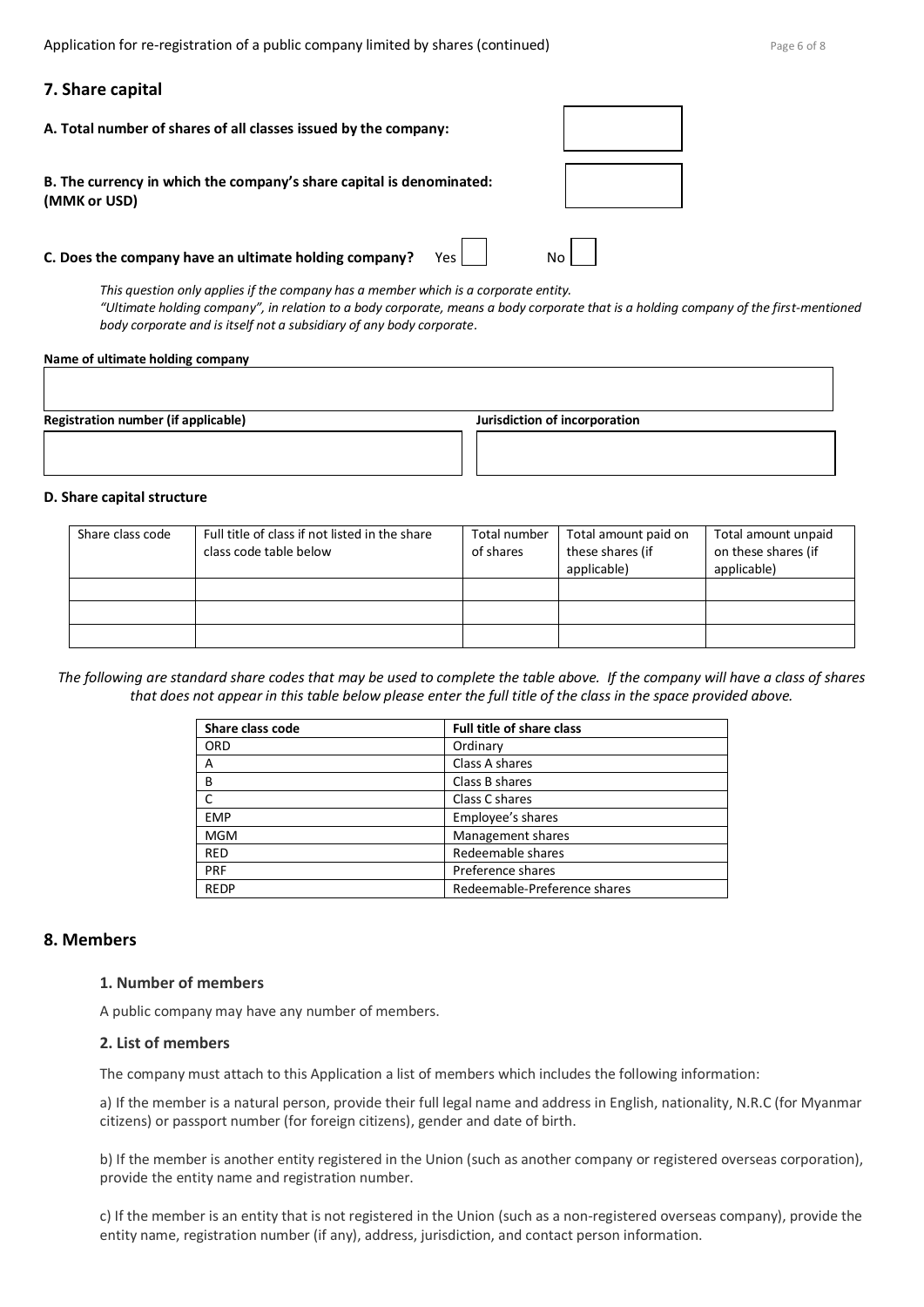d) For every member, state the class and number of shares issued to that member, the total amount paid on those shares and the total amount unpaid on those shares (if applicable). Please submit additional pages containing all required information for members with this Application.

### *By signing this Application, the company hereby certifies that the company has attached a true and correct list of members and attests that each person named as a member has consented in writing to act in this capacity and subscribe for the shares allotted to them.*

## **9. Constitution**

The company must attach a copy of its constitution certified by a director to this Application.

**Note**: If the company continues to use its existing Memorandum of Association and Articles of Association, the objects expressed in the Memorandum of Association continue to apply until the end of the transition period, unless they are removed by amending the constitution in accordance with the Myanmar Companies Law 2017. The objects will be deemed to be removed after this time unless a notice in the prescribed form (Form I-14 | Notice of special resolution to maintain objects) is filed with the Registrar.

#### *By signing this Application, the company hereby certifies that the company has attached a true and correct copy of its constitution certified by a director to this form.*

### **10. Prospectus or statement in lieu of prospectus**

The company must attach a copy of its prospectus (if any) and statement in lieu of prospectus previously registered with the Registrar and certified by a director.

#### **A. Prospectus**

Has the company previously registered a copy of a prospectus (if any) with the Registrar?

| Yes L |  | No l |  |
|-------|--|------|--|
|-------|--|------|--|

#### **B. Statement in lieu of prospectus**

Has the company previously registered a copy of its prospectus in lieu with the Registrar?



### *By signing this Application, the company hereby certifies that the company has attached a true and correct copy of its prospectus (if any) and statement in lieu of prospectus to this form.*

### **11. Signed by authorised person**

I certify that the information in this form and any document attached to this form are true and correct.

## **Signature: \_\_\_\_\_\_\_\_\_\_\_\_\_\_\_\_\_\_\_\_\_\_\_\_\_\_\_\_\_\_\_\_\_\_\_\_\_\_\_\_\_\_\_\_\_\_\_\_\_**

#### **Full name in English (required)**

## **12. Lodged by**

| $\sim$<br>. .<br>Name: |            |
|------------------------|------------|
|                        |            |
|                        |            |
| Address:               | Telephone: |
|                        |            |
|                        | Email:     |